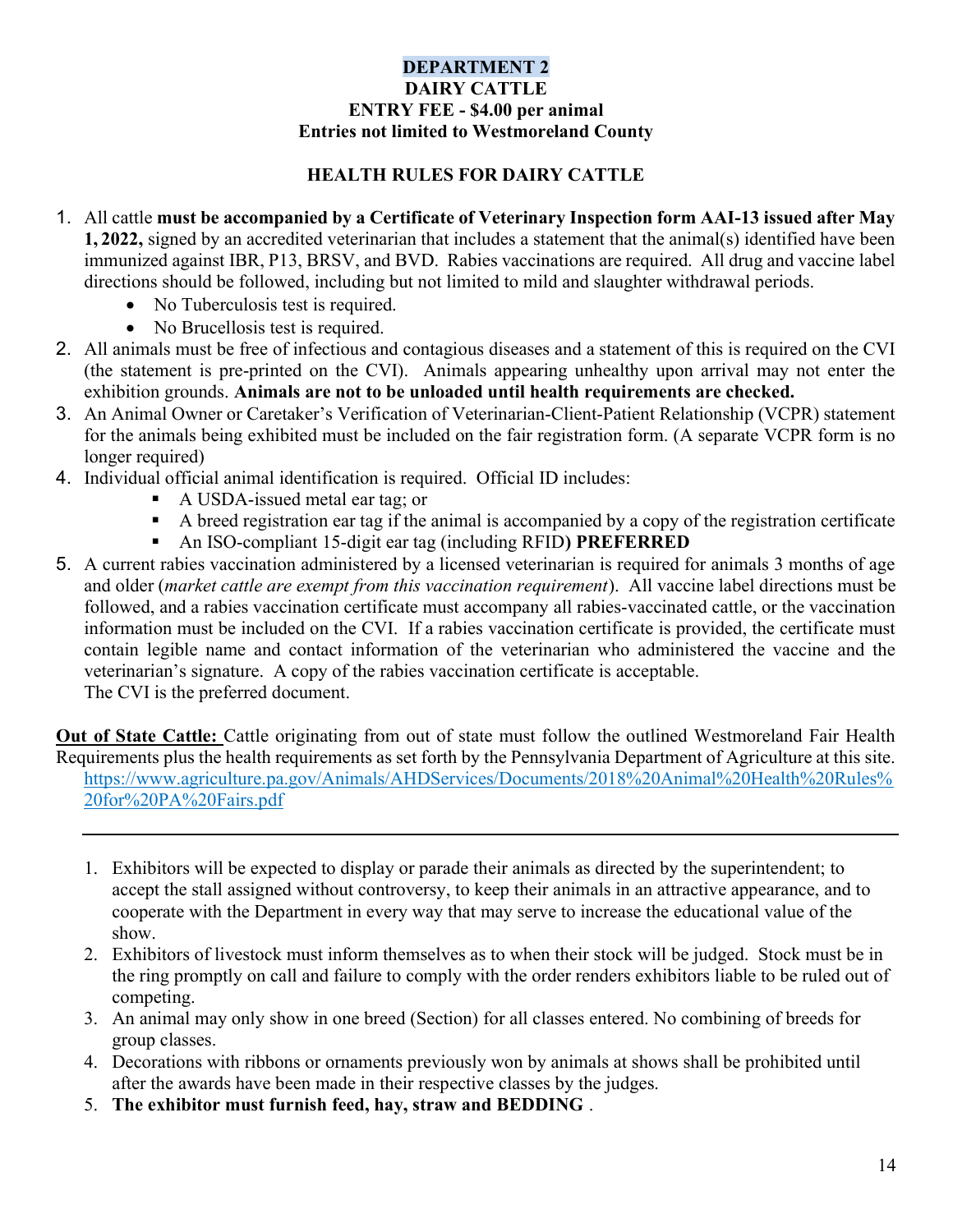- 6. The exhibitors will be expected to keep the space they occupy in a clean and sanitary condition and to remove all their equipment promptly as the Superintendent may direct.
- 7. Original Registration Papers must be available for all animals entered; and may be checked at the discretion of the judge and/or show management. For show purposes, a breed registration eartag may be used for identification if the tattoo is legible and the animal is accompanied by the registration certificate; or a breed registration ear tag may also be used if accompanied by the registration certificate.
- 8. Overfitting of cattle is discouraged. Any artificial means used to change the form or shape of an animal will disqualify it from competition.
- 9. All animals must be housed in the barn only.
- 10. NOTICE: Do not enter animals that you have no intentions on bringing to the fair (ex. For more tack space). This will lead to lost premiums.

The same classifications and premiums as stated below apply to each breed. Use the following designation for breed classes:

| <b>SECTION</b> | <b>BREED</b>             |
|----------------|--------------------------|
|                | <b>Ayrshire</b>          |
| B              | <b>Brown Swiss</b>       |
| $\mathbf C$    | <b>Guernsey</b>          |
| D              | <b>Holstein</b>          |
| E              | <b>Jersey</b>            |
| F              | Red & White              |
| G              | <b>Other Purebred</b>    |
| H              | <b>Milking Shorthorn</b> |

Example entry: Dept. 2, Section A, Class 1 – Ayrshire Spring Calf

1<sup>st</sup> half of the week: Holstein, Red & Whites, Jersey and Other Pure Bred

2<sup>nd</sup> half of the week: Brown Swiss, Guernsey, Ayrshire, and Milking Shorthorn

## USE the Dairy Cattle entry form. No dairy cattle being injected with rBST will be permitted to enter.

| <b>CLASS</b> | <b>DESCRIPTIONS</b>                                                        | 1 <sup>ST</sup> | $2^{ND}$ | 3 <sup>RD</sup> | $4$ TH | 5 <sup>TH</sup> |
|--------------|----------------------------------------------------------------------------|-----------------|----------|-----------------|--------|-----------------|
| 1.           | Spring heifer born between March 1, 2022, and May 31, 2022                 | \$15            | \$12     | \$10            | \$8    | \$6             |
| 2.           | Winter heifer calf born between Dec. 1, 2021, and Feb. 28, 2022            | \$15            | \$12     | \$10            | \$8    | \$6             |
| 3.           | Fall heifer calf born between Sept. 1, 2021, and Nov. 30, 2021             | \$15            | \$12     | \$10            | \$8    | \$6             |
| 4.           | Summer Yearling heifer born between June 1, 2021, and Aug.31, 2021         |                 | \$18     | \$16            | \$14   | \$12            |
| 5.           | Spring Yearling heifer born between March 1, 2021, and May 31, 2021        | \$20            | \$18     | \$16            | \$14   | \$12            |
| 6.           | Winter Yearling heifer born between Dec. 1, 2020, and Feb. 28, 2021        | \$20            | \$18     | \$16            | \$14   | \$12            |
| 7.           | Fall Yearling Heifer born between Sept. 1, 2020, and Nov. 30, 2020         | \$20            | \$18     | \$16            | \$14   | \$12            |
|              | Junior Champion Female                                                     | Rosette         |          |                 |        |                 |
|              | Reserve Jr. Champion Female                                                | Rosette         |          |                 |        |                 |
| 8.           | Junior Get-of-Sire, three animals under 2 years old, all by one sire, need | \$20            | \$18     | \$16            | \$14   | \$12            |
|              | not all be from same herd                                                  |                 |          |                 |        |                 |
| 9.           | Junior Best 3 Females under 2 years of age, 1 entry per farm.              | \$20            | \$18     | \$16            | \$14   | \$12            |
| 10.          | Dry Cow                                                                    | \$25            | \$22     | \$20            | \$17   | \$15            |
| 11.          | Fall Yearling in Milk                                                      | \$25            | \$22     | \$20            | \$17   | \$15            |
| 12.          | Junior 2-year-old born between March 1, 2020, and August 31, 2020          | \$35            | \$32     | \$28            | \$25   | \$21            |
| 13.          | Senior 2-year-old born between Sept. 1, 2019, and Feb. 28, 2020            | \$35            | \$32     | \$28            | \$25   | \$21            |
| 14.          | Jr. 3-year-old born between March 1, 2019, and August 31, 2019             | \$35            | \$32     | \$28            | \$25   | \$21            |
| 15.          | Sr. 3-year-old born between Sept. 1, 2018, and Feb. 28, 2019               | \$35            | \$32     | \$28            | \$25   | \$21            |
| 16.          | 4-year-old born between Sept. 1, 2017, and August 31, 2018                 | \$35            | \$32     | \$28            | \$25   | \$21            |
| 17.          | 5-year-old and over born before August 31, 2017                            | \$35            | \$32     | \$28            | \$25   | \$21            |